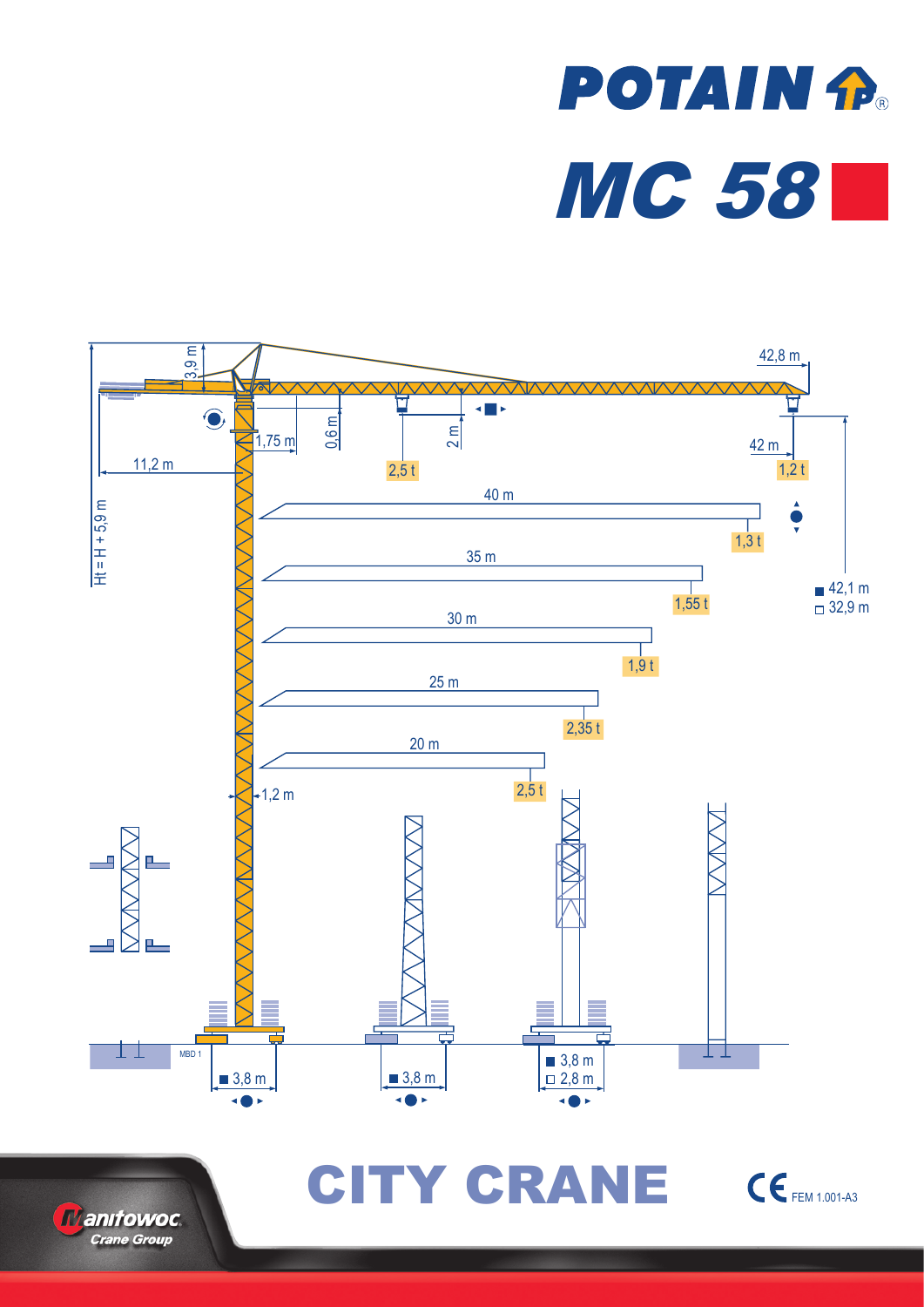









#### **CITY CRANE MC 58**

## **POTAIN P.**

|              | GH.                                                                            | - D -                                                                                  | GB <sup>2</sup>                                                                           | . E.                                                                                                   | a ma                                                                | ∴ P                                                                              |
|--------------|--------------------------------------------------------------------------------|----------------------------------------------------------------------------------------|-------------------------------------------------------------------------------------------|--------------------------------------------------------------------------------------------------------|---------------------------------------------------------------------|----------------------------------------------------------------------------------|
|              | Réactions en service                                                           | Reaktionskräfte in Betrieb                                                             | Reactions in service                                                                      | Reacciones en servicio                                                                                 | Reazioni in servizio                                                | Reacções em serviço                                                              |
|              | Réactions hors service                                                         | Reaktionskräfte außer Betrieb Reactions out of service                                 |                                                                                           | Reacciones fuera de servicio Reazioni fuori servizio                                                   |                                                                     | Reacções fora de serviço                                                         |
| $\mathbf{A}$ | A vide sans lest (ni train de<br>transport) avec flèche et<br>hauteur maximum. | Ohne Last, Ballast (und<br>Transportachse), mit<br>Maximalausleger und<br>Maximalhöhe. | Without load, ballast (or<br>transport axles), with<br>maximum jib and maximum<br>height. | Sin carga, sin lastre, (ni tren<br>de transporte), flecha y altura assali di trasporto) con<br>máxima. | A vuoto, senza zavorra (ne<br>braccio massimo e altezza<br>massima. | Sem carga (nem trem de<br>transporte)- sem lastro com<br>lança e altura máximas. |
| Ho           | H sans cabine                                                                  | H Ohne Fahrerhaus                                                                      | H without cab                                                                             | H sin cabina                                                                                           | H senza cabina                                                      | H sem cabine                                                                     |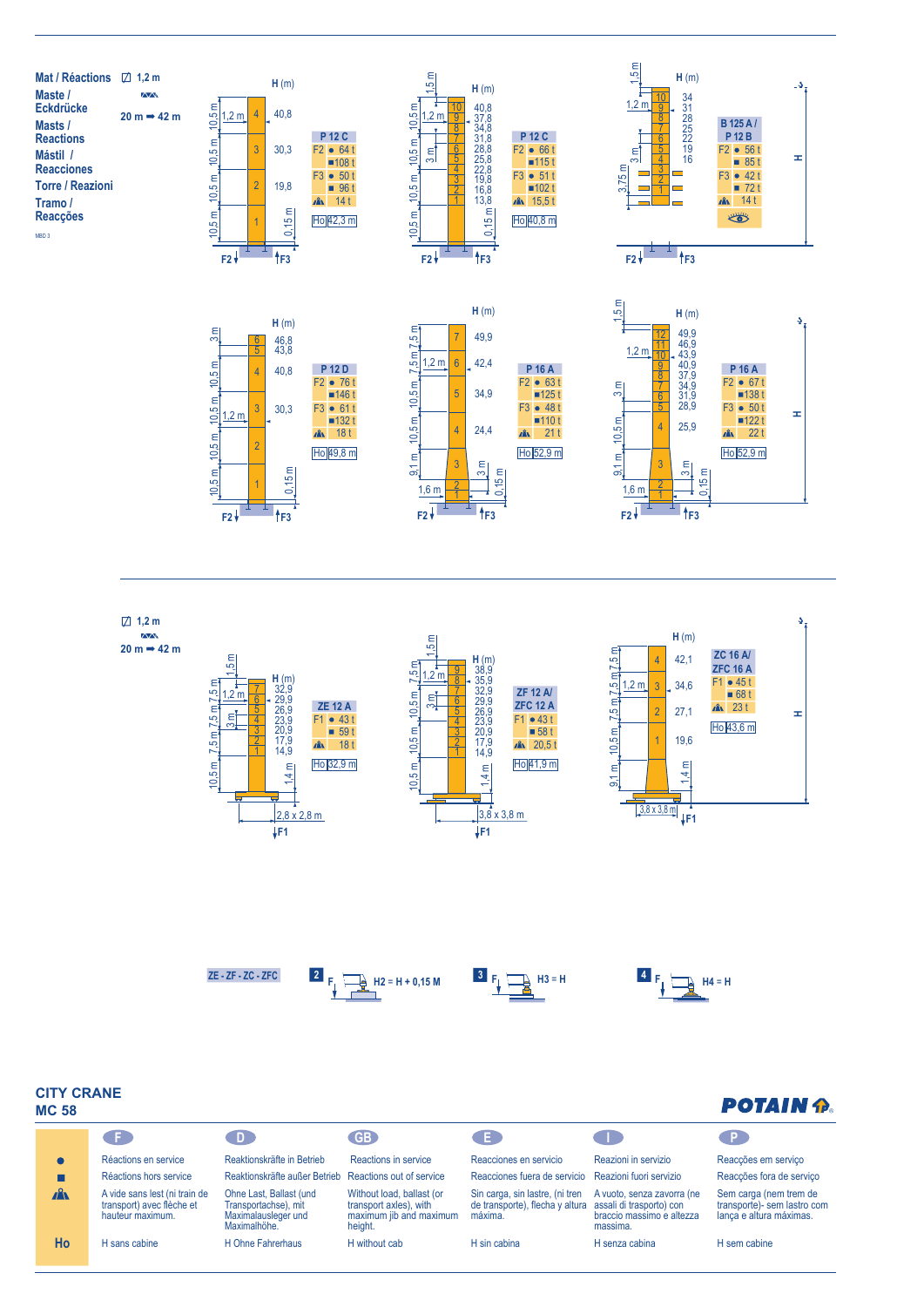

25 m 1,75 ► 23,7 25 m

20 m 1,75 ► 20 m

ь.

ь.<br>Ч

 $\overline{N}$ 

 $\overline{M}$ 

2,35 t 2,5

t 2,5 20

**Télescopage sur dalles Kletterkrane im Gebäude Climbing crane Telescopage gruas trepadoras Gru in cavedio Telescopagem sobre lages** MBD 1







### **CITY CRANE MC 58**

#### **F D GB E I P** Distance entre cadres Hauteur grue Poids de la grue(en service) Réaction horizontale Voir télescopage sur dalles Abstand zwischen den Rahmen Kranhöhe Krangewicht (in Betrieb) Horizontalkräfte Siehe Kletterkrane im Gebäude Distance between collars Crane height Crane weight (in service) Horizontal reaction See climbing crane Distancia entra marcos Altura grúa Peso de la grúa (en servicio) Reaccion horizontal Vea grua trepadora Distanza fra i telai Altezza gru Peso della gru (in servizio) Reazione orizzontale Consultare gru in cavedio Distância entre quadros Altura da grua Peso da grua (em serviço) Reacção horizontal Ver telescopagem sobre lages **A H1 P** R<br>巻

# **POTAIN P.**